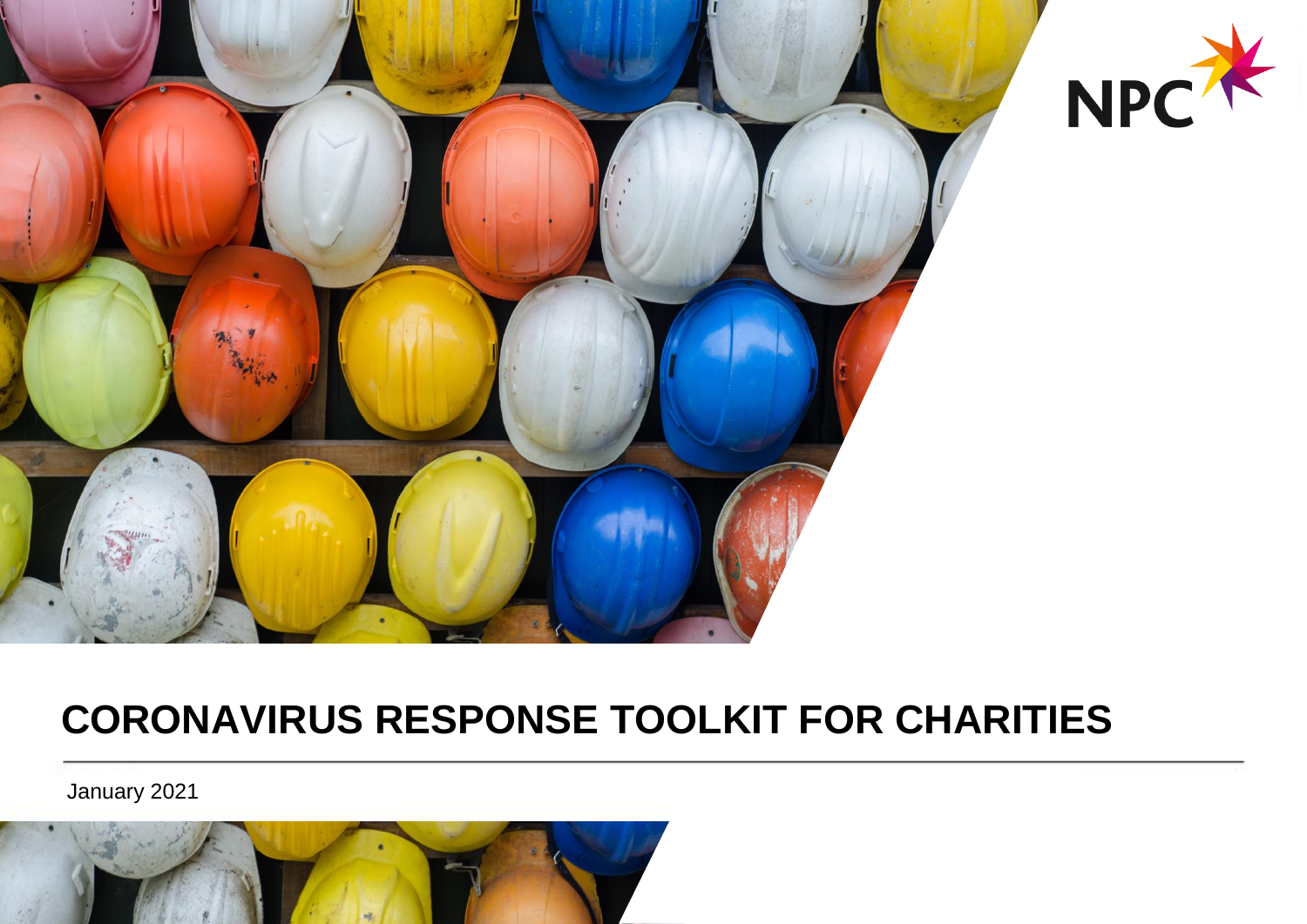## **Resources and tools for now**:

|            | Understand your users'<br>views and needs: The Covid-<br>19 crisis will change your                                                                                                                                              | Ask yourself<br>Which service users are most affected and<br>how? Do you need to reprioritise certain<br>groups?                                                                                                                                                                                                         | Read<br>NPC's guide User Voice: Putting people at<br>the heart of impact practice explains how<br>charities can best harness the views and                                                                                                                                                                                                                                                                                                                                                                                                                                                   | <b>Do</b><br>Use data. NPC has built an interactive<br>dashboard, to show the places that are currently<br>suffering the most from Covid-19, and those that                                                                                                                                                                                                                                                                    |
|------------|----------------------------------------------------------------------------------------------------------------------------------------------------------------------------------------------------------------------------------|--------------------------------------------------------------------------------------------------------------------------------------------------------------------------------------------------------------------------------------------------------------------------------------------------------------------------|----------------------------------------------------------------------------------------------------------------------------------------------------------------------------------------------------------------------------------------------------------------------------------------------------------------------------------------------------------------------------------------------------------------------------------------------------------------------------------------------------------------------------------------------------------------------------------------------|--------------------------------------------------------------------------------------------------------------------------------------------------------------------------------------------------------------------------------------------------------------------------------------------------------------------------------------------------------------------------------------------------------------------------------|
| <b>NOU</b> | users' needs and has unequal<br>effects on different groups. To<br>respond to this, you'll have to<br>understand how and why<br>people's lives have changed.<br>Listen to your users and use<br>the data available to you.       | Which groups do your services not reach<br>and how can you make your services more<br>relevant and easier to access for these<br>groups?<br>What insight do frontline staff have into<br>people's needs and priorities and how they<br>are changing and developing?                                                      | needs of their beneficiaries in order to<br>have underlying factors-such as age, health,<br>ethnicity, economic indicators-which may put<br>improve their impact.<br>them at risk.<br>NPC blogs <b>How to involve users despite</b><br>$\bullet$<br>social distancing and Three things to think<br>Use user mapping techniques. User mapping<br>about when asking sensitive survey<br>techniques: A guide for the social sector outlines<br>how these techniques can be used to better<br><i>questions</i> provide tips on engaging with<br>understand people's lived experiences.<br>users. |                                                                                                                                                                                                                                                                                                                                                                                                                                |
|            | Review your core mission:<br>Some charities may have to<br>adapt their core mission to<br>reflect changes in the needs<br>of their target audience and /<br>or changes in the context,<br>environment or system they<br>work in. | What is your core purpose? Is it different<br>because of the Covid-19 crisis?<br>What change do you want to make? What<br>$\bullet$<br>do you want to achieve?<br>What are your top priorities? What<br>$\bullet$<br>activities deliver these?<br>How can you add the most value? Do<br>$\bullet$<br>stakeholders agree? | Your core purpose might comprise of a<br>$\bullet$<br>vision, a mission, goals and values. NPC's<br>publication Strategy for impact explains the<br>difference.<br>The 'Purpose' chapter in NPC's What<br>makes a good charity? highlights what to<br>consider when reviewing your<br>organisation's core mission.<br>Read about other charities that either<br>$\bullet$<br>broadened or doubled down on their core<br>mission in response to the crisis and how<br>they did it in NPC's How charities have<br>reacted to Covid-19.                                                         | Review your theory of change. A theory of<br>change encourages us to reflect on our aims<br>and plans, to discuss them with others and to<br>make them explicit. NPC's guide is a ten step<br>handbook to creating a theory of change, and is<br>designed to help you do theories of change<br>quickly. It focuses on the most valuable aspects<br>of the approach. An introductory blog to the<br>approach can be found here. |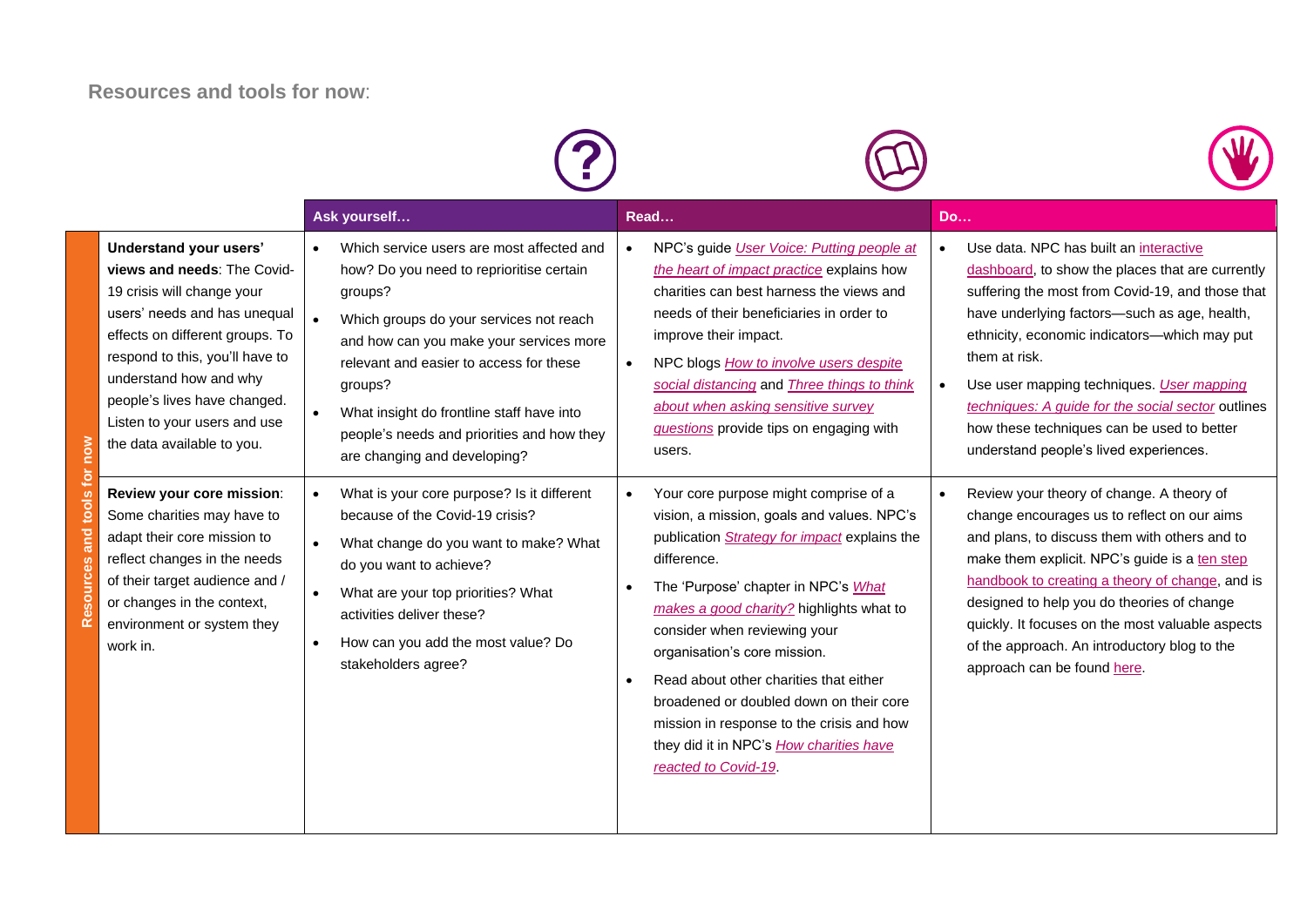| <b>Understand your internal</b><br>and external environment:<br>You have to understand your<br>external environment and how<br>developments there<br>could impact your charity and<br>its ambitions. You also need<br>to understand how changes to<br>the way you work could have<br>an impact on the well-being of<br>staff and volunteers. | What issues are you addressing now?<br>$\bullet$<br>$\bullet$<br>What are the future trends in issues?<br>How has Covid-19 affected the<br>environment?<br>What opportunities and threats does this<br>$\bullet$<br>bring up?<br>Who is doing what and where do you fit?<br>$\bullet$<br>How has Covid-19 affected the well-being<br>$\bullet$<br>and resilience of your staff and volunteers?<br>Are staff and volunteers, who have not<br>$\bullet$<br>previously worked with people with<br>experience of trauma, finding that more of<br>their service users have experienced<br>trauma? | NPC's blog The future of charity explores<br>$\bullet$<br>three future scenarios for the sector, based<br>on our appetite for change.<br>NPC's blog Covid-19 means systems<br>thinking is no longer optional explains<br>systems approaches and why we need<br>them now more than ever.<br>Mind's website shares a list of resources to<br>$\bullet$<br>help organisations take care of their staff,<br>including during the current crisis, and<br>ACEVO's Workforce wellbeing in charities<br>publication explores how voluntary sector<br>leaders can support greater workforce well-<br>being. | Do some research on the issues you're trying to<br>tackle. What are others in the sector saying?<br>Use some of the tools in NPC's Strategy for<br>$\bullet$<br>impact guide to better understand your external<br>environment.<br>Do some structured scenario planning based on<br>what you learn. Use NCVO's guide Picture this:<br>a guide to scenario planning for voluntary<br>organisations.<br>Think through how changes to service delivery<br>are impacting staff and volunteers. For example,<br>staff may be more likely to experience burnout if<br>they are delivering trauma-informed services<br>from home with a reduced amount of support<br>around them. In this instance, NPC's <i>Trauma-</i><br>informed approaches guide emphasises the<br>importance of protecting staff well-being through<br>careful supervision and a culture of trust. |
|----------------------------------------------------------------------------------------------------------------------------------------------------------------------------------------------------------------------------------------------------------------------------------------------------------------------------------------------|----------------------------------------------------------------------------------------------------------------------------------------------------------------------------------------------------------------------------------------------------------------------------------------------------------------------------------------------------------------------------------------------------------------------------------------------------------------------------------------------------------------------------------------------------------------------------------------------|----------------------------------------------------------------------------------------------------------------------------------------------------------------------------------------------------------------------------------------------------------------------------------------------------------------------------------------------------------------------------------------------------------------------------------------------------------------------------------------------------------------------------------------------------------------------------------------------------|-------------------------------------------------------------------------------------------------------------------------------------------------------------------------------------------------------------------------------------------------------------------------------------------------------------------------------------------------------------------------------------------------------------------------------------------------------------------------------------------------------------------------------------------------------------------------------------------------------------------------------------------------------------------------------------------------------------------------------------------------------------------------------------------------------------------------------------------------------------------|
| Plan for monitoring and<br>evaluation: You will want to<br>know if changes in your<br>activities are reaching the<br>right people and helping them.<br>Plan how you will capture the<br>information you need to do<br>this now.                                                                                                              | What data do you need to continue, stop,<br>and start collecting to know what impact<br>you are having?<br>$\bullet$<br>How can you capture learning in a<br>proportionate way?<br>What methods should you use to collect<br>$\bullet$<br>data? How will Covid-19 impact how you<br>collect data?<br>How can you follow ethical research<br>$\bullet$<br>principles, and store and protect data<br>appropriately? Does this need to change<br>as a result of the Covid-19 crisis?                                                                                                            | NPC's blog <i>Five types of data</i> explains the<br>$\bullet$<br>different types of data you should capture.<br>NPC's webpage on research ethics can<br>$\bullet$<br>help you understand the ethical issues that<br>come up when service users are part of<br>your research and Inspiring Impact's<br>website has information on research ethics<br>and data protection.<br>NPC's position paper calling for an<br>'evidence led social sector' is a helpful<br>reminder of why measurement and<br>evaluation is still relevant.                                                                  | Work through Inspiring Impact's Data diagnostic.<br>It asks you a few quick questions and gives you<br>tailored evaluation advice for a project.<br>Check out the range of other practical resources<br>on the <b>Inspiring Impact</b> website.                                                                                                                                                                                                                                                                                                                                                                                                                                                                                                                                                                                                                   |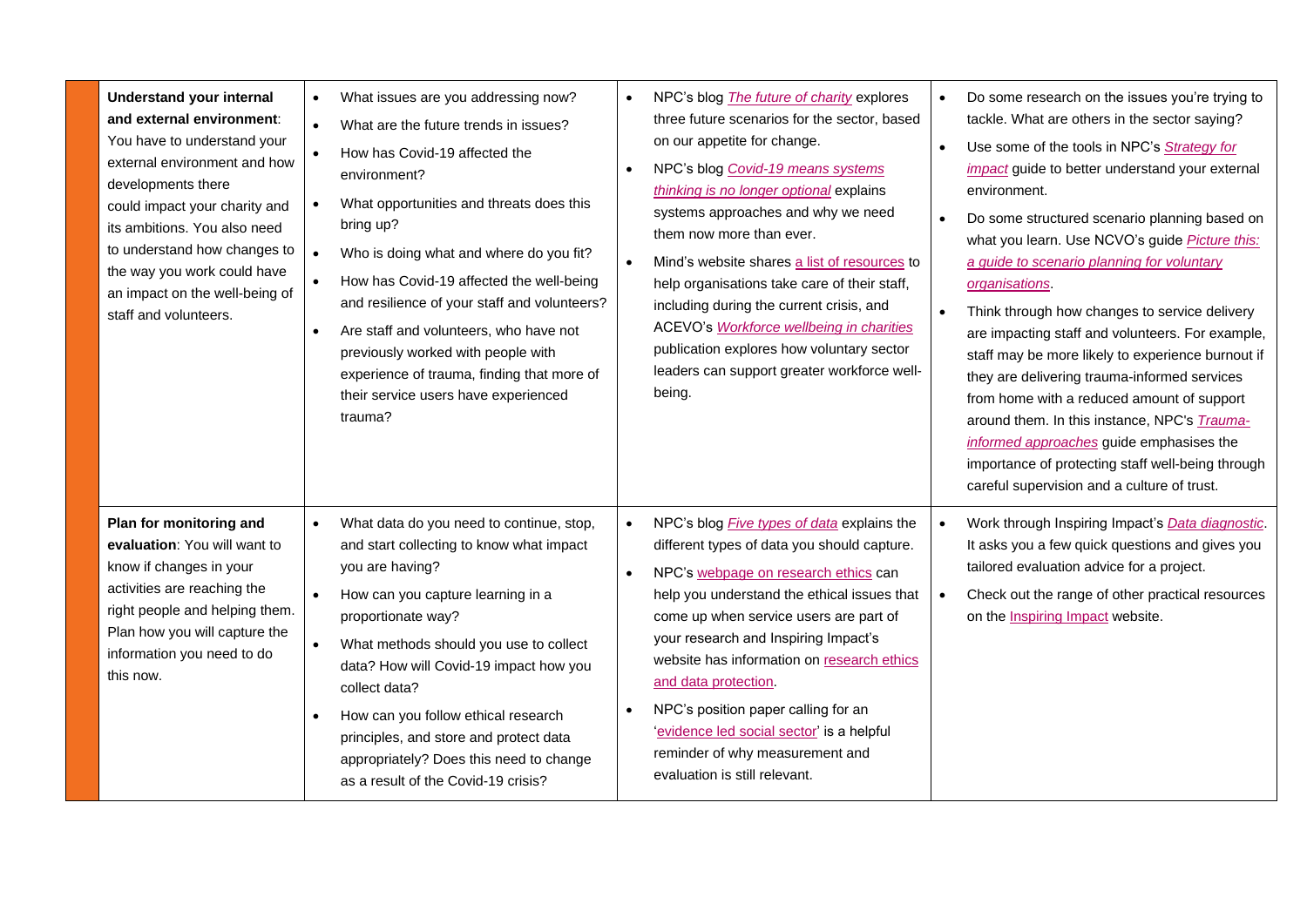|                                                                                                                                  |                                                                                                                                                                                             | NPC's paper on proportionate evaluation<br>could help you think about how to prioritise<br>evaluation efforts.<br>Read NPC's report Listen and learn: How<br>charities can use qualitative research.<br>NPC blog What does impact measurement<br>really mean? looks at what the popular<br>term means.                                                                                   |                                                                                                                                                                                                                                                                  |
|----------------------------------------------------------------------------------------------------------------------------------|---------------------------------------------------------------------------------------------------------------------------------------------------------------------------------------------|------------------------------------------------------------------------------------------------------------------------------------------------------------------------------------------------------------------------------------------------------------------------------------------------------------------------------------------------------------------------------------------|------------------------------------------------------------------------------------------------------------------------------------------------------------------------------------------------------------------------------------------------------------------|
| <b>Embed inclusion into your</b><br>work: You need to consider<br>equity, diversity and inclusion<br>in all aspects of your wok. | How can you better embed inclusion into<br>$\bullet$<br>your work?<br>Have you considered the impact that<br>recent changes to your service delivery or<br>strategy will have on inclusion? | This London Funders webpage shares<br>resources on equity and inclusion.<br>Farrer & Co have published this blog on<br>Covid-19 and its implications for diversity<br>and charities' employment practices.<br>Read NPC's blog and watch our event<br>recording on how to shift traditional third<br>sector evaluation and measurement<br>practices towards a more equitable<br>approach. | Familiarise yourself with the updated Charity<br>$\bullet$<br>Governance Code, which has a new principle on<br>equality, diversity and inclusion. The code is a<br>tool for charity trustee boards to ensure their<br>governance structures are fit for purpose. |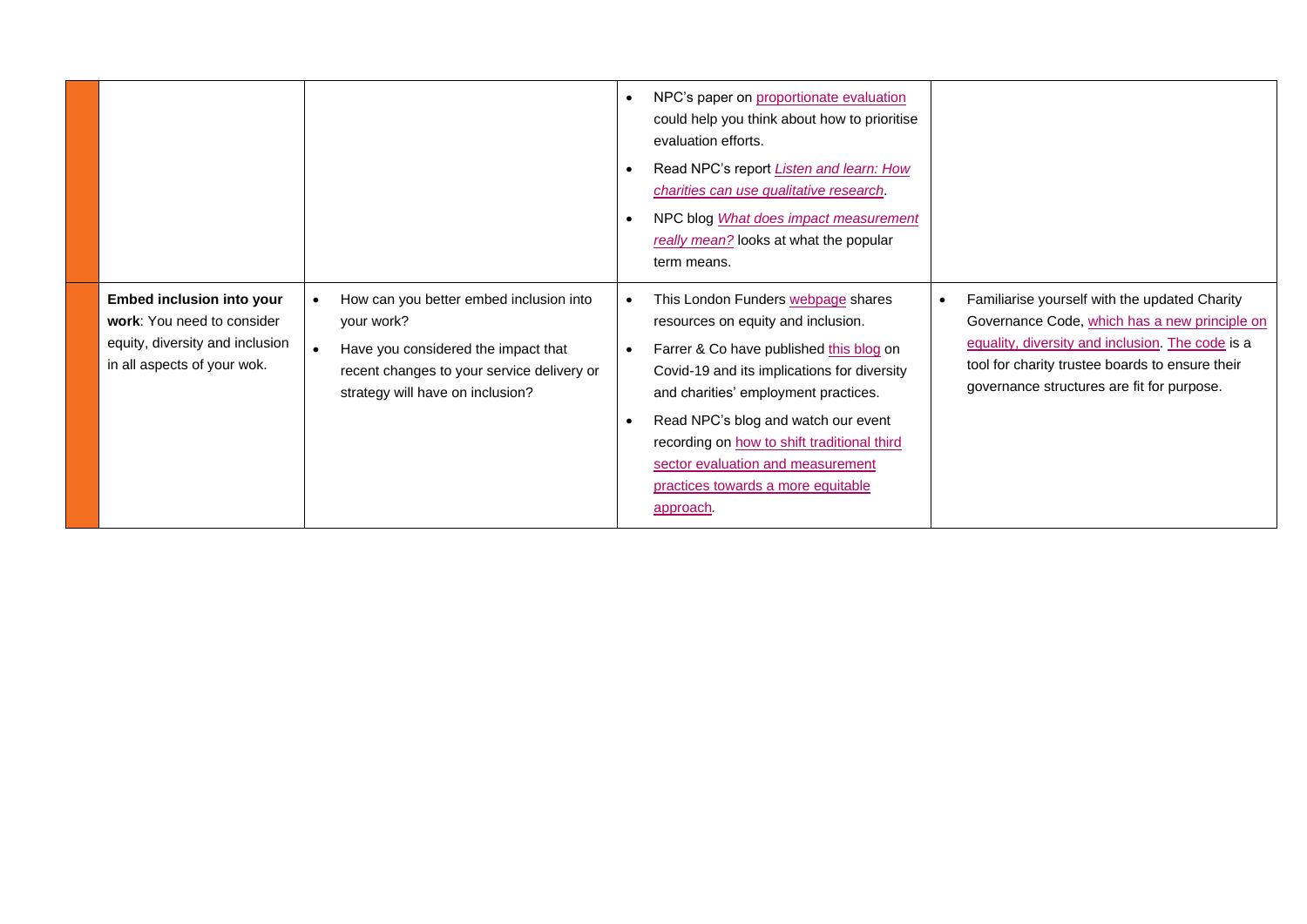**Resources and tools for when there is more time**:

|                                                                                                                                                                                                                                                                                                                                                                             | Ask yourself                                                                                                                                                                                                                                                                                                                                                                                                                                                                                                                                                                                                                                                                     | Read                                                                                                                                                                                                                                                                                                                                                                                                                                                                                                                                                     | <b>Do</b>                                                                                                                                                                                                                                                                                                                                                                                                                                                                                                                                                                                                                                                                                                                              |
|-----------------------------------------------------------------------------------------------------------------------------------------------------------------------------------------------------------------------------------------------------------------------------------------------------------------------------------------------------------------------------|----------------------------------------------------------------------------------------------------------------------------------------------------------------------------------------------------------------------------------------------------------------------------------------------------------------------------------------------------------------------------------------------------------------------------------------------------------------------------------------------------------------------------------------------------------------------------------------------------------------------------------------------------------------------------------|----------------------------------------------------------------------------------------------------------------------------------------------------------------------------------------------------------------------------------------------------------------------------------------------------------------------------------------------------------------------------------------------------------------------------------------------------------------------------------------------------------------------------------------------------------|----------------------------------------------------------------------------------------------------------------------------------------------------------------------------------------------------------------------------------------------------------------------------------------------------------------------------------------------------------------------------------------------------------------------------------------------------------------------------------------------------------------------------------------------------------------------------------------------------------------------------------------------------------------------------------------------------------------------------------------|
| Adapt your strategy:<br>Charities will need to adapt<br>their medium and long-term<br>strategies to build resilience<br>in the sector.                                                                                                                                                                                                                                      | What are you trying to achieve? Has this<br>changed since the Covid-19 crisis?<br>How will you develop your strategy and<br>decide between different strategy options?<br>How often will you review your strategy and<br>how will you make sure you are adapting to<br>your environment?                                                                                                                                                                                                                                                                                                                                                                                         | NPC's blog A shift in strategy: How can<br>$\bullet$<br>charities recover and build a better post-<br>covid world? discusses what charities need<br>to think about when adapting their strategy<br>and shares examples from the sector.<br>NPC's blog How to adapt your strategy<br>approach for times of change looks at how<br>to create adaptive strategies.                                                                                                                                                                                          | Consider how to approach strategy<br>$\bullet$<br>development. NPC's Strategy for impact guide<br>shares how NPC does this and provides a<br>framework for thinking about a strategy<br>process.                                                                                                                                                                                                                                                                                                                                                                                                                                                                                                                                       |
| Redesign services: Many<br>charities have moved<br>services online. Charities<br>will need to consider when<br>and how to reintroduce face<br>to face services once<br>restrictions are lifted. You<br>will need to consider what<br>models of delivery are<br>needed in the long term. In<br>making these decisions, it is<br>important for charities to<br>involve users. | What adaptations will be needed to enable<br>people to access services safely? What are<br>the essential ingredients for 'how' you<br>deliver, which are important to retain?<br>What have you learnt about what works<br>$\bullet$<br>from your adapted model? Frontline staff<br>and volunteers will have critical insights, so<br>involve them.<br>How can you meaningfully involve users in<br>decision-making about what your service<br>should look like after the crisis? How can<br>you involve a representative sample of<br>users? Do you have the skills and capacity<br>to involve users?<br>How can you engage and equip volunteers<br>to strengthen your services? | To develop a broad understanding of why<br>$\bullet$<br>user involvement matters, read NPC's report<br>on user voice.<br>There is a spectrum of different approaches<br>you can take in co-designing services. It is<br>important to decide what approach you feel<br>is right for you. See NPC's guide on different<br>approaches.<br>NPC's blog How to plan effective co-design<br>outlines some useful tips for effectively<br>planning your chosen co-design approach.<br>Read NPC's blog <i>Implementing and</i><br>evaluating effective co-design. | Consider how you will recruit a broad<br>$\bullet$<br>representative sample of users and, where<br>appropriate, other key stakeholders. NPC's<br>sampling guide can help.<br>Consider how you will value users' contributions<br>$\bullet$<br>in your co-design. NPC's experience on the My<br>best life project provides a helpful example.<br>Consider the practicalities in advance, see<br>NPC's blog 4 insights from working with experts<br>by experience. Also try using a mix of face to<br>face and online approaches to co-design.<br>NPC's blog on how to do user involvement well<br>whilst social distancing provides great advice,<br>alongside these top tips for delivering<br>workshops. Involve have also produced a |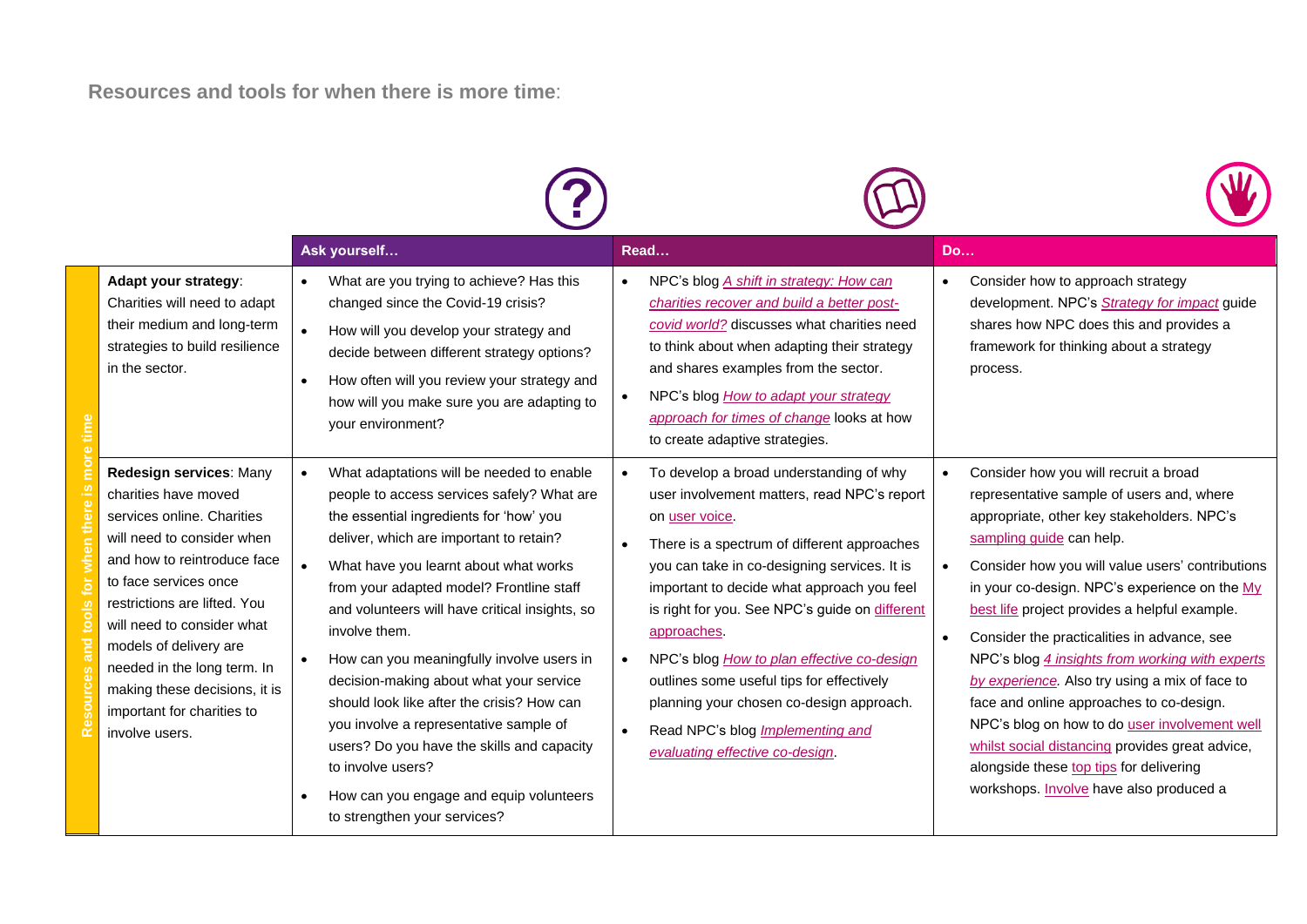|                                                                                                                                                                                                                                                                                                                |                                                                                                                                                                                                                                                                                                                                                                                                                                                                                                                                                                                                                         |                                                                                                                                                                                                                                                                                                                                                                                                                                                                                                                                                                                                                                                                                  | helpful guide for those looking to use online<br>methods to involve users.                                                                                                                                                                                                                                                                                                                                                                                                                                                                                                                                                                                                                                                       |
|----------------------------------------------------------------------------------------------------------------------------------------------------------------------------------------------------------------------------------------------------------------------------------------------------------------|-------------------------------------------------------------------------------------------------------------------------------------------------------------------------------------------------------------------------------------------------------------------------------------------------------------------------------------------------------------------------------------------------------------------------------------------------------------------------------------------------------------------------------------------------------------------------------------------------------------------------|----------------------------------------------------------------------------------------------------------------------------------------------------------------------------------------------------------------------------------------------------------------------------------------------------------------------------------------------------------------------------------------------------------------------------------------------------------------------------------------------------------------------------------------------------------------------------------------------------------------------------------------------------------------------------------|----------------------------------------------------------------------------------------------------------------------------------------------------------------------------------------------------------------------------------------------------------------------------------------------------------------------------------------------------------------------------------------------------------------------------------------------------------------------------------------------------------------------------------------------------------------------------------------------------------------------------------------------------------------------------------------------------------------------------------|
| Work with others: As<br>charities try to do more with<br>less, it's increasingly<br>important to collaborate to<br>share resources and<br>insights, avoid duplication<br>and inefficiencies, extend<br>your reach, and amplify<br>each other's voices.                                                         | Who is doing what in relation to your<br>$\bullet$<br>mission and where do you fit in that system?<br>What are the barriers to your work? Could<br>these be reduced through collaboration?<br>Are you already collaborating? If so, what is<br>$\bullet$<br>working well and what isn't?<br>What would be the most useful form of<br>$\bullet$<br>collaboration? E.g. sharing information, co-<br>developing or delivering a service, sharing<br>back-office functions, or a merger.<br>What will it take to make collaboration work?<br>What are the operational and strategic risks<br>and how will these be managed? | Mike Adamson's NPC blog Charities must<br>$\bullet$<br>collaborate or fail examines the potential of<br>the social sector to change the world, if it<br>can work together.<br>NPC's blog <b>Embracing place-based</b><br>$\bullet$<br>collaboration outlines lessons from the<br>Richmond Group of Charities' work on<br>health and care collaboration in Somerset.<br>NPC's blog How to build upon recent<br>$\bullet$<br>changes to place-based coordination shares<br>learning from our research in Coventry,<br>Buckinghamshire and Sutton.<br>David Britton's blog Let's get together<br>$\bullet$<br>outlines practical tips for navigating the risks<br>of collaboration. | Reflect on <b>Building more impactful corporate-</b><br>$\bullet$<br>charity partnerships. This resource explores<br>how non-profits and for-profits can work better<br>together and make a bigger difference for<br>people and causes.<br>Proactively consider different models of<br>mergers. Let's talk mission and merger, based<br>on interviews with 50 charities, explores how<br>mergers can be a powerful tool in achieving<br>more for causes. It sets out the different models<br>of merger available, dispelling the myth that<br>mergers are always takeovers. NPC's blog Can<br>mergers help us to rebuild from Covid-19?<br>considers how charities can rethink how they<br>work with others at a time of crisis. |
| <b>Measure and assess your</b><br>results-and review and<br>share your findings: Have<br>you been making a<br>difference? You will need to<br>measure and assess the<br>data you capture. Review<br>and share what you have<br>learnt, and what this means<br>for your services and<br>strategy going forward. | Are we are making a difference? How? To<br>$\bullet$<br>whom?<br>What have we learnt from our response to<br>the Covid-19 crisis? How can we share this<br>with others?<br>How can this influence our work going<br>forward?<br>Are we collecting the right data to<br>understand our impact?                                                                                                                                                                                                                                                                                                                           | Read NPC's report on how to turn data into<br>$\bullet$<br>actions.<br>Read NPC's webpage on analysing and<br>$\bullet$<br>using quantitative data.<br>NPC's blog How to write an impact report<br>$\bullet$<br>shares the essential components of an<br>impact report and a more detailed report on<br>quality impact reporting.                                                                                                                                                                                                                                                                                                                                                | Use NPC's pages on qualitative and<br>$\bullet$<br>quantitative data. They discuss different<br>methods for data collection.<br>Check out the online tools and guidance on the<br>$\bullet$<br>Inspiring Impact programme's website for<br>charities wanting to assess their effectiveness.                                                                                                                                                                                                                                                                                                                                                                                                                                      |
| <b>Assess and strengthen</b><br>your internal resources<br>and capabilities: It's<br>important to understand                                                                                                                                                                                                   | What are you good at, are you distinctive?<br>$\bullet$<br>Do you have evidence of your<br>effectiveness?                                                                                                                                                                                                                                                                                                                                                                                                                                                                                                               | NPC's publication What makes a good<br>$\bullet$<br>charity? explains the key characteristics<br>NPC believes are common in all effective<br>charities.                                                                                                                                                                                                                                                                                                                                                                                                                                                                                                                          | Assess your organisation against each<br>dimension of the charity analysis framework in<br>the assessment grid template from What Makes                                                                                                                                                                                                                                                                                                                                                                                                                                                                                                                                                                                          |